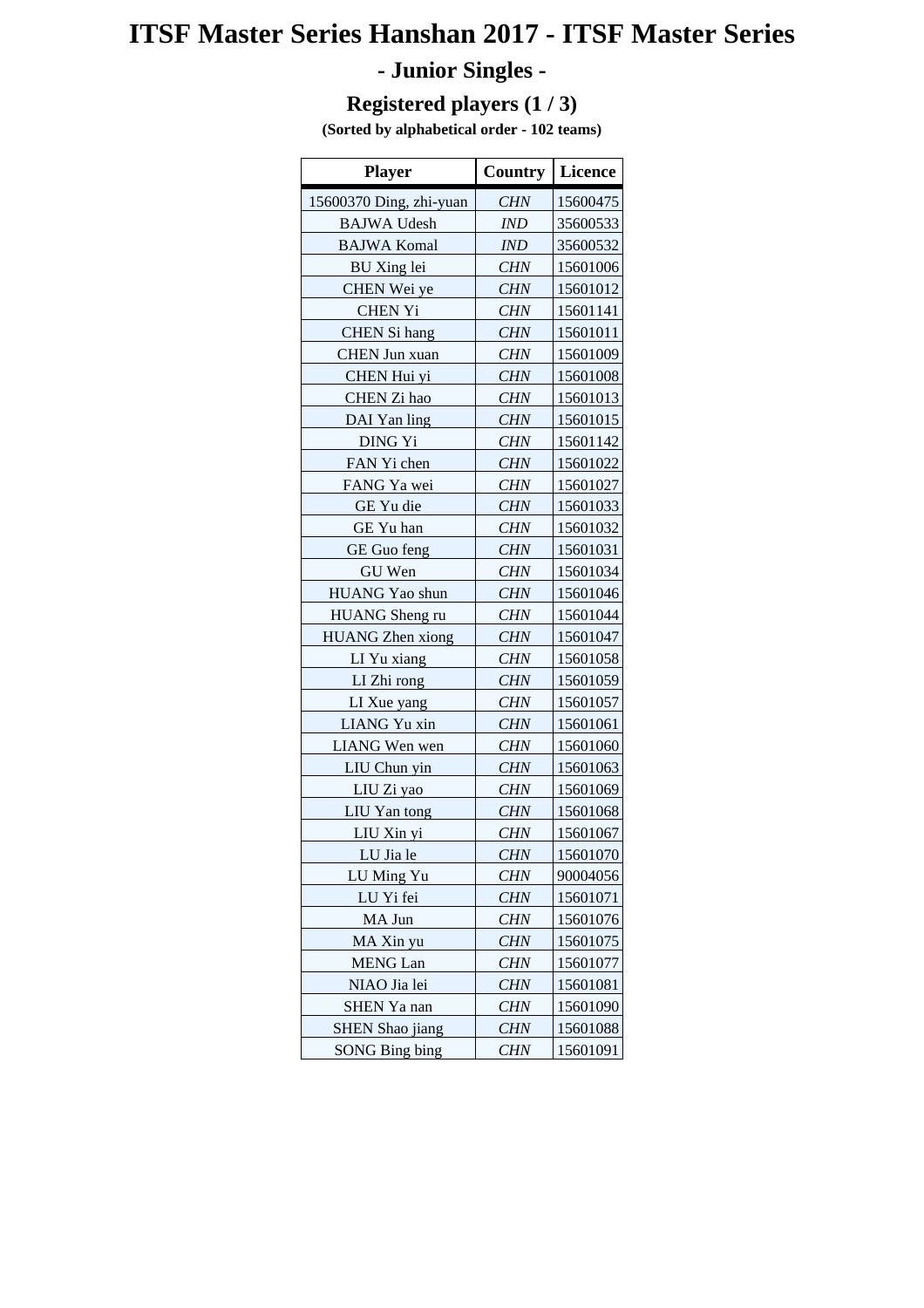## **ITSF Master Series Hanshan 2017 - ITSF Master Series**

## **- Junior Singles -**

#### **Registered players (2 / 3)**

**(Sorted by alphabetical order - 102 teams)**

| <b>Player</b>         | <b>Country</b> | <b>Licence</b> |
|-----------------------|----------------|----------------|
| <b>SUN Chang</b>      | <b>CHN</b>     | 15601092       |
| SUN Chuan bao         | <b>CHN</b>     | 15601093       |
| TAO Yi nan            | <b>CHN</b>     | 15601098       |
| WANG Zi yue           | <b>CHN</b>     | 15601117       |
| WANG Wei guang        | <b>CHN</b>     | 15601108       |
| <b>WANG</b> Shuai     | <b>CHN</b>     | 15601105       |
| WANG Shi le           | <b>CHN</b>     | 15601104       |
| WANG Yu ting          | <b>CHN</b>     | 15601113       |
| WANG Zheng hao        | <b>CHN</b>     | 15601115       |
| WANG Shao wei         | <b>CHN</b>     | 15601103       |
| <b>WANG</b> Shuo tian | <b>CHN</b>     | 15601106       |
| WANG Zi xuan          | <b>CHN</b>     | 15601114       |
| XU Ruo han            | <b>CHN</b>     | 15601122       |
| YAN Zhi xian          | <b>CHN</b>     | 15601128       |
| YANG Fan              | <b>CHN</b>     | 15601129       |
| YUAN Wen qi           | <b>CHN</b>     | 15601138       |
| ZHANG Zi han          | <b>CHN</b>     | 15601150       |
| ZHANG Yao wen         | <b>CHN</b>     | 15601148       |
| ZHANG Yi bo           | <b>CHN</b>     | 15601149       |
| ZHAO Yu hao           | <b>CHN</b>     | 15601156       |
| ZHENG Pei xuan        | <b>CHN</b>     | 15601153       |
| ZHU Jin ting          | <b>CHN</b>     | 15601161       |
| ZHU Zeng jie          | <b>CHN</b>     | 15601163       |
| ZHU Jing Yi           | <b>CHN</b>     | 90004525       |
| ZHU Zheng ya          | <b>CHN</b>     | 15601164       |
| ZHU Li ming           | <b>CHN</b>     | 15601162       |
| ZOU Jie               | <b>CHN</b>     | 15601165       |
| Yan, chen-xu          | <b>CHN</b>     | 90004532       |
| Yan, hao-min          | CHN            | 90002431       |
| He, wen-di            | <b>CHN</b>     | 15600676       |
| Liu, hao-tian         | <b>CHN</b>     | 90004529       |
| Lu, yuan              | CHN            | 15600474       |
| Zhou, jun-yong        | <b>CHN</b>     | 15600675       |
| Sun, jia-hang         | <b>CHN</b>     | 90004516       |
| Sun, zhi-hao          | <b>CHN</b>     | 90004522       |
| Zhang, tian-chen      | CHN            | 15600683       |
| Fang, yun-yi          | <b>CHN</b>     | 15600441       |
| Zhang, yu             | <b>CHN</b>     | 15600439       |
| Zhu, mo-han           | <b>CHN</b>     | 15600585       |
| Li, jia-chen          | <b>CHN</b>     | 90001315       |